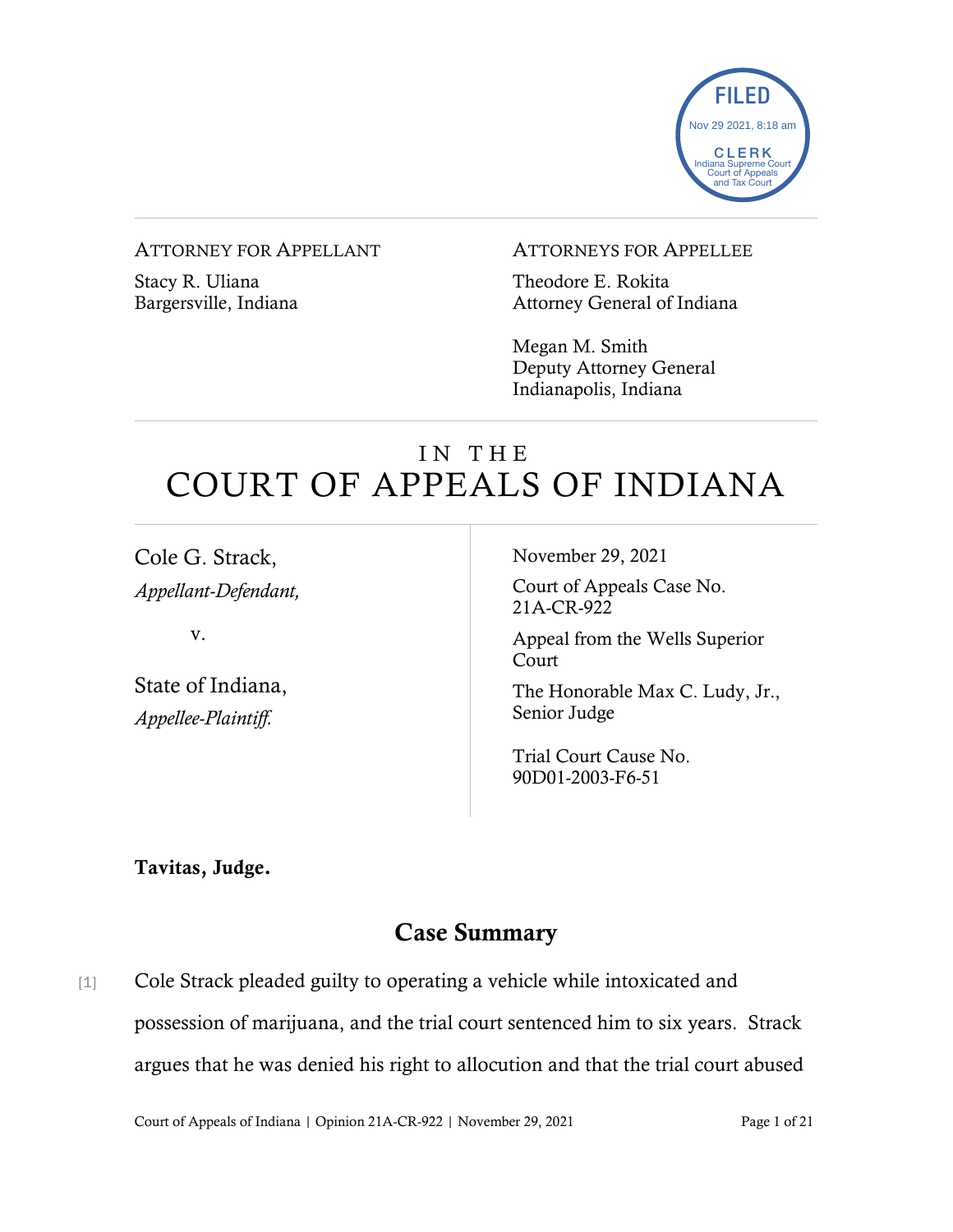its discretion by excluding pertinent evidence and by failing to afford mitigating weight to Strack's plea of guilty without the benefit of a plea agreement. We conclude that the trial court committed no reversible error and, accordingly, affirm.

### Issues

[2] Strack raises the following four issues:

- I. Whether the trial court denied Strack his right to allocution.
- II. Whether the trial court abused its discretion by excluding evidence pertaining to the impact Strack's incarceration would have on his daughter.
- III. Whether the trial court abused its discretion by failing to find that Strack's plea of guilty without a plea agreement was entitled to mitigating weight.
- IV. Whether the cumulative effect of the trial court's alleged errors warrants remand for reconsideration of the sentence.

### Facts

Court of Appeals of Indiana | Opinion 21A-CR-922 | November 29, 2021 Page 2 of 21 [3] On March 26, 2020, Officer Russ Mounsey of the Ossian Police Department initiated a traffic stop of Strack's car because of an inoperable license plate light. Officer Mounsey could smell alcohol as he spoke to the occupants—Strack and a female passenger. Strack's toddler-aged daughter was also in the car. Officer Mounsey asked if anyone had been drinking. Strack admitted to consuming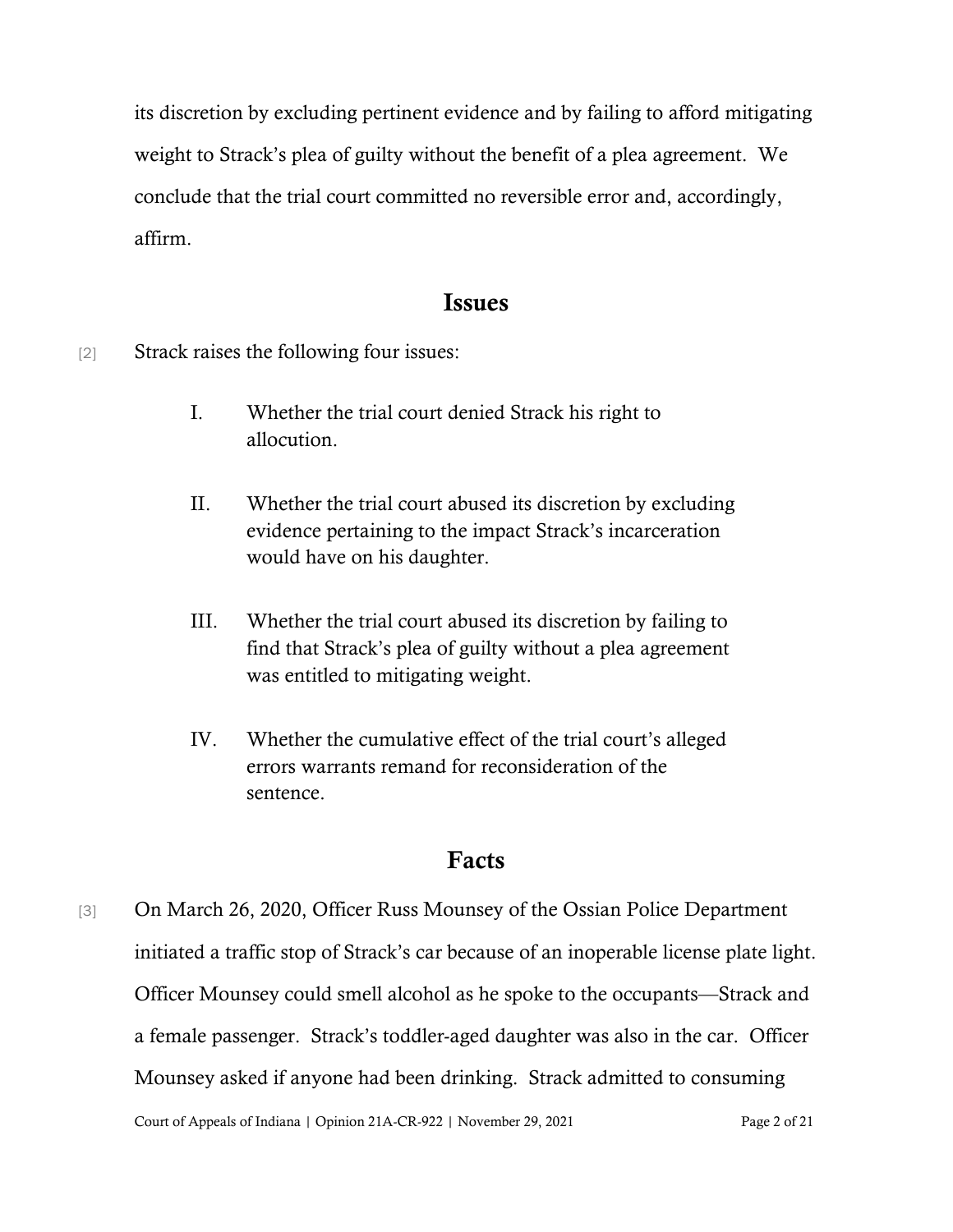several beers. Officer Mounsey requested that Strack participate in field sobriety tests, and Strack agreed. As Strack stepped out of the vehicle, Officer Mounsey observed marijuana in the driver's side door pocket. Strack admitted to possessing the marijuana.

- [4] Strack failed the field sobriety tests. Officer Mounsey arrested Strack for operating a vehicle while intoxicated ("OWI"). Strack was taken to a hospital where a chemical test revealed the presence of marijuana metabolites in his blood. Shortly thereafter, a breath test revealed that Strack had a .098 bloodalcohol content. The State charged Strack on March 27, 2020, with Count I, OWI, a Level 6 felony, and pursued a habitual vehicular substance offender ("HVSO") enhancement.[1](#page-2-0) The State further charged Strack with Count II, operating a vehicle with an ACE of .08 or more, a Class C misdemeanor, and Count III, possession of marijuana, a Class B misdemeanor. On June 5, 2020, the State added Count IV, operating a vehicle with a controlled substance in the blood with a prior offense, a Level 6 felony.
- [5] On November 19, 2020, the State charged Strack with domestic battery as a result of an altercation between Strack and Strack's girlfriend. The State also filed a petition to revoke Strack's bond in the instant matter, and Strack was arrested for violating the terms of his pre-trial release.

<span id="page-2-0"></span><sup>&</sup>lt;sup>1</sup> Indiana Code Section 9-30-5-3 dictates that OWI be charged as a Level 6 felony if the defendant has been convicted of OWI within the previous seven years. Strack was convicted of OWI as a misdemeanor in 2015 and had two prior OWI convictions from 2005.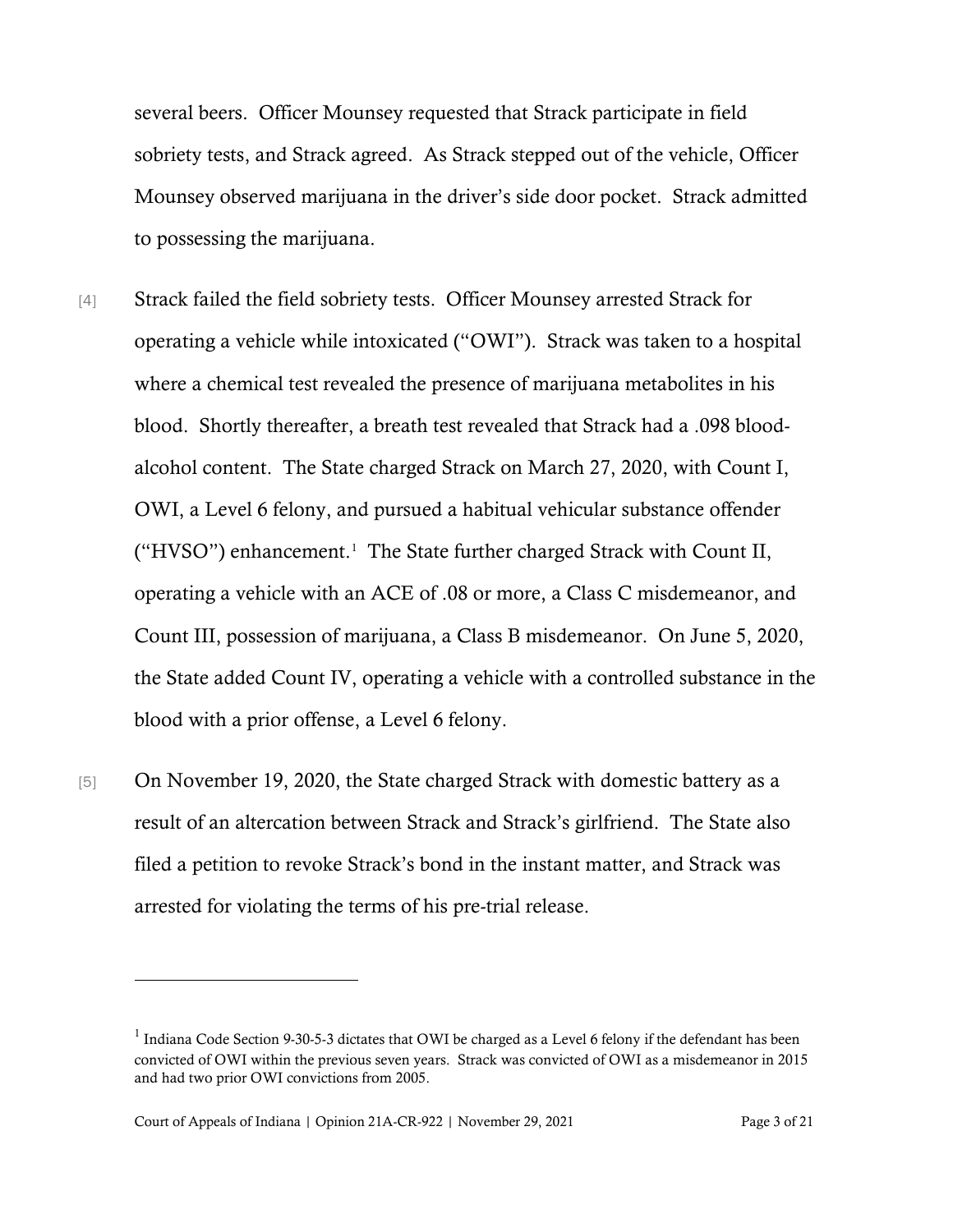[6] On March 11, 2021, Strack entered a guilty plea to all charges without the benefit of a plea agreement. The trial court held a sentencing hearing on April 22, 2021. During the testimony of Strack's mother, Strack's counsel attempted to elicit evidence pertaining to Department of Child Services ("DCS") investigations regarding Strack's daughter and her mother. The State objected, and the trial court excluded the evidence, reasoning that Strack's mother lacked personal knowledge and that the substance of DCS investigations is "confidential." Tr. Vol. II pp. 28-29. Following the testimony of Strack's parents, the following colloquy occurred between Attorney Eric Orr, the State, and the court:

> MR. ORR: Would you permit me to present Cole's facts in summation, Your Honor?

THE STATE: What do you mean Cole's facts in summation?

THE COURT: His facts?

MR. ORR: The facts I, I was going to ask him about and have, he's, he's nervous today as can be . . . .

THE STATE: Judge, the State would, the State wants to be able to cross exam, if he's going to testify and present evidence, the State's going to cross it.

MR. ORR: Why, I understand that they wouldn't lose their right to cross examine him.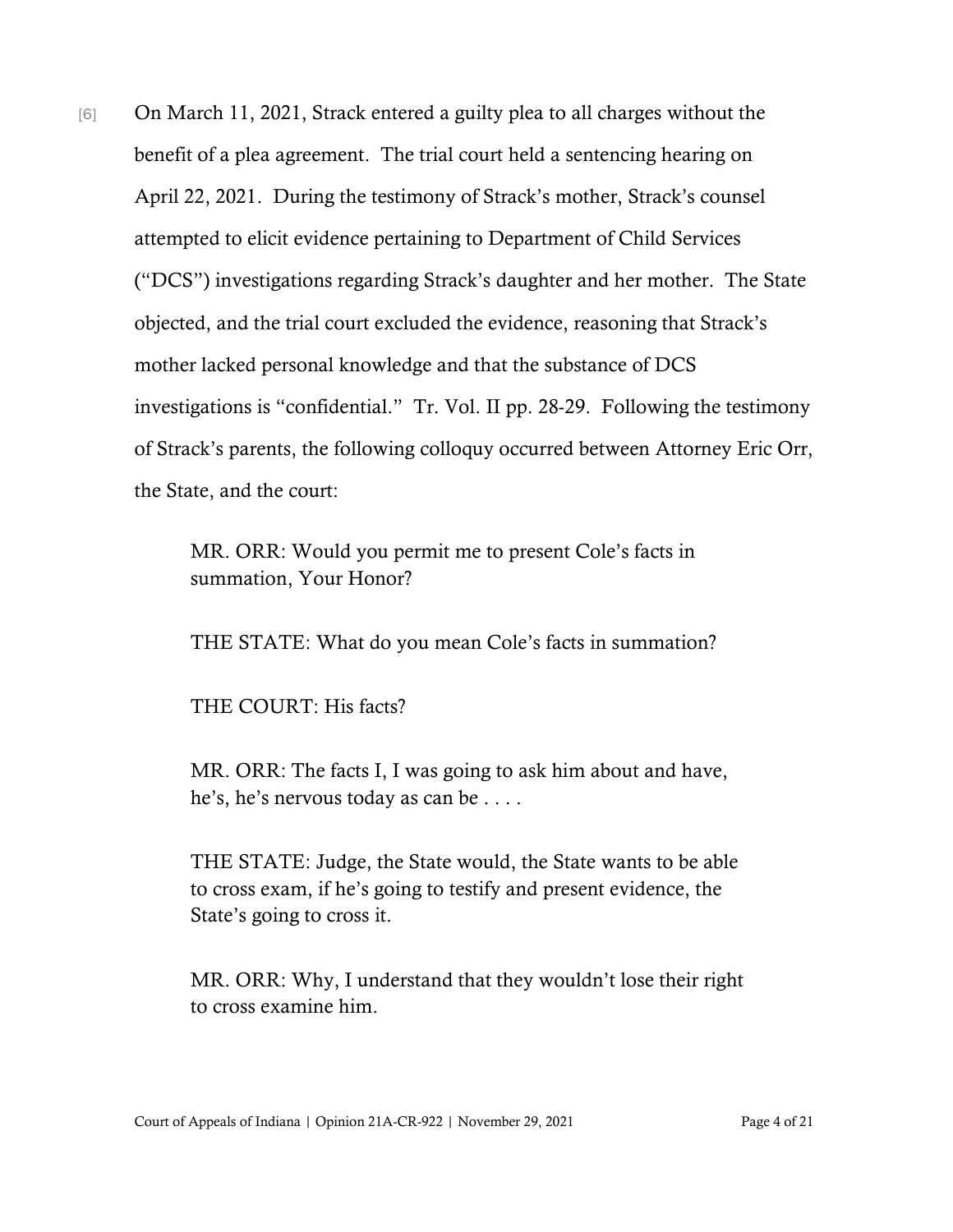THE STATE: Judge, he can testify. He's got to establish the evidence.

THE COURT: *Yeah, if your client has anything to say he needs to testify.*

MR. ORR: Certainly, Your Honor. I'd like to call Cole, Cole Strack.

*Id*. at 40 (emphasis added).

- [7] Strack testified, among other things, that he believed it would be a hardship to his daughter if Strack was incarcerated. Strack expressed remorse and a commitment to bettering himself in the future. The State cross-examined Strack and, over objection, elicited testimony pertaining to facts in Strack's domestic battery case. Strack admitted that he drank several beers on the date of the alleged battery. Though Strack described his devotion to his daughter, he further acknowledged that he put his daughter in danger by having her in the car when he got behind the wheel the night of said arrest. Strack was also offered an opportunity to speak subsequent to his testimony, of which he took full advantage.
- [8] The trial court found two aggravating factors—that Strack violated his pretrial release and that Strack had a criminal history—and no mitigating factors.<sup>[2](#page-4-0)</sup> The

<span id="page-4-0"></span><sup>2</sup> The State disputes this and argues that the trial court *did* consider the hardship that Strack's incarceration would impose upon Strack's daughter to be a mitigating factor. State's Br. p. 8. The trial court did discuss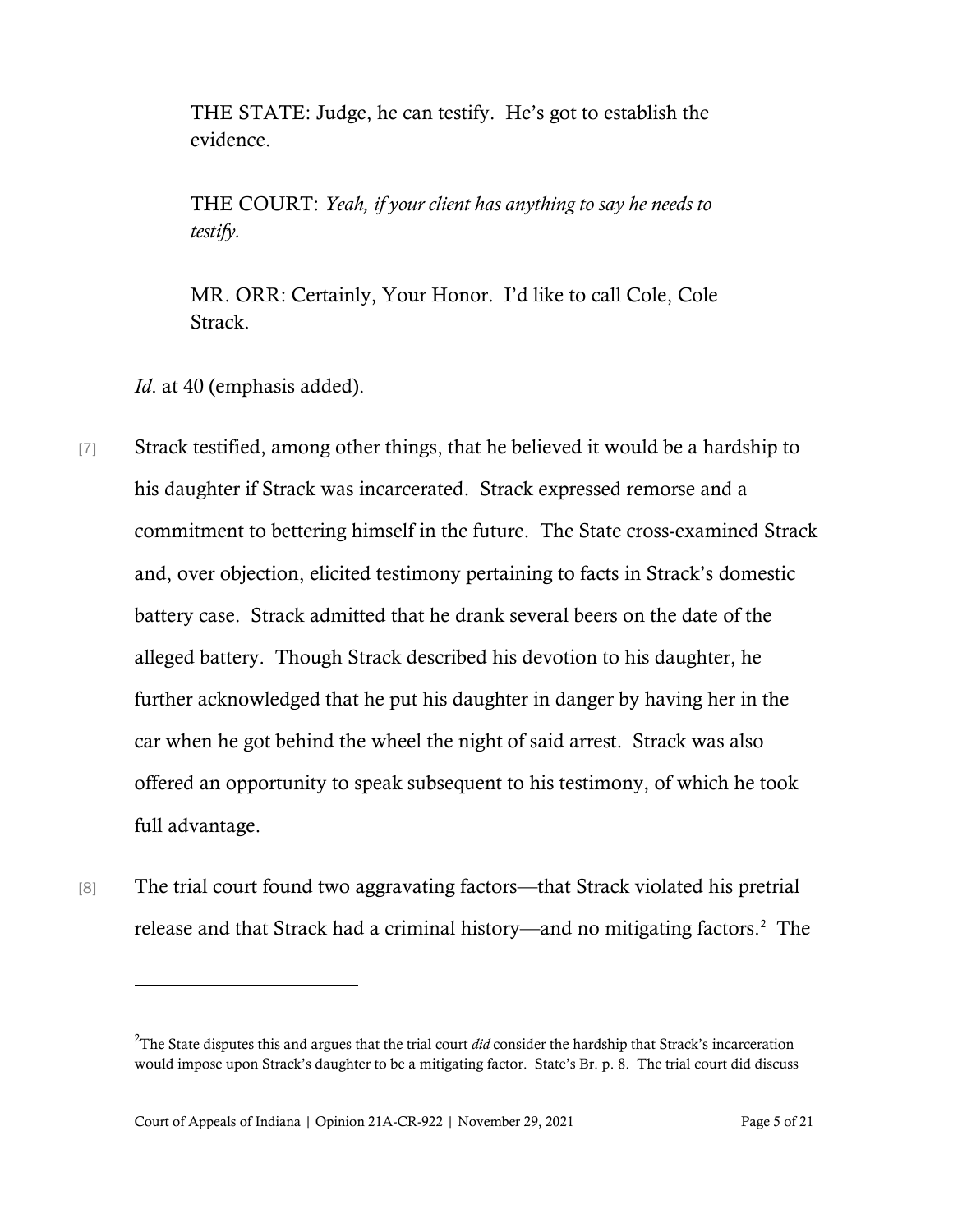trial court sentenced Strack to two years for the OWI conviction enhanced by four years due to the HVSO status, as well as 180 days to run concurrently for the possession of marijuana conviction. The trial court then suspended two years to probation. Strack was, thus, sentenced to a total of six years with two years suspended to probation. The trial court dismissed Counts II and IV for double jeopardy reasons. Strack now appeals.

### Analysis

#### *I. Allocution*

[9] Strack argues that the trial court denied his right to allocution. Black's Law Dictionary provides the following two definitions of allocution:

> 1. A trial judge's formal address to a convicted defendant, asking whether the defendant wishes to make a statement or to present information in mitigation of the sentence to be imposed . . . . 2. An unsworn statement from a convicted defendant to the sentencing judge or jury in which the defendant can ask for mercy, explain his or her conduct, apologize for the crime, or say anything else in an effort to lessen the impending sentence. This statement is not subject to cross-examination.

whether the hardship to the child qualified as mitigating. Tr. Vol. II pp. 60-62. The trial court's written sentencing order, however, explicitly identifies two aggravating factors but is silent with respect to mitigating factors. When the trial court's oral remarks conflict with its written order in a noncapital sentencing case, our Supreme Court has held that we will not presume "the superior accuracy of the oral statement, we examine it alongside the written sentencing statement to assess the conclusions of the trial court. This Court has the option of crediting the statement that accurately pronounces the sentence or remanding for resentencing." *McElroy v. State*, 865 N.E.2d 584, 589 (Ind. 2007) (citing *Willey v. State*, 712 N.E.2d 434, 446 n.8 (Ind. 1999). We are persuaded that, while the trial court may have considered the potential mitigating effect of hardship to Strack's daughter, ultimately the trial court did not find that said hardship rose to the level of a mitigating *factor* and made no formal finding of such a mitigating factor.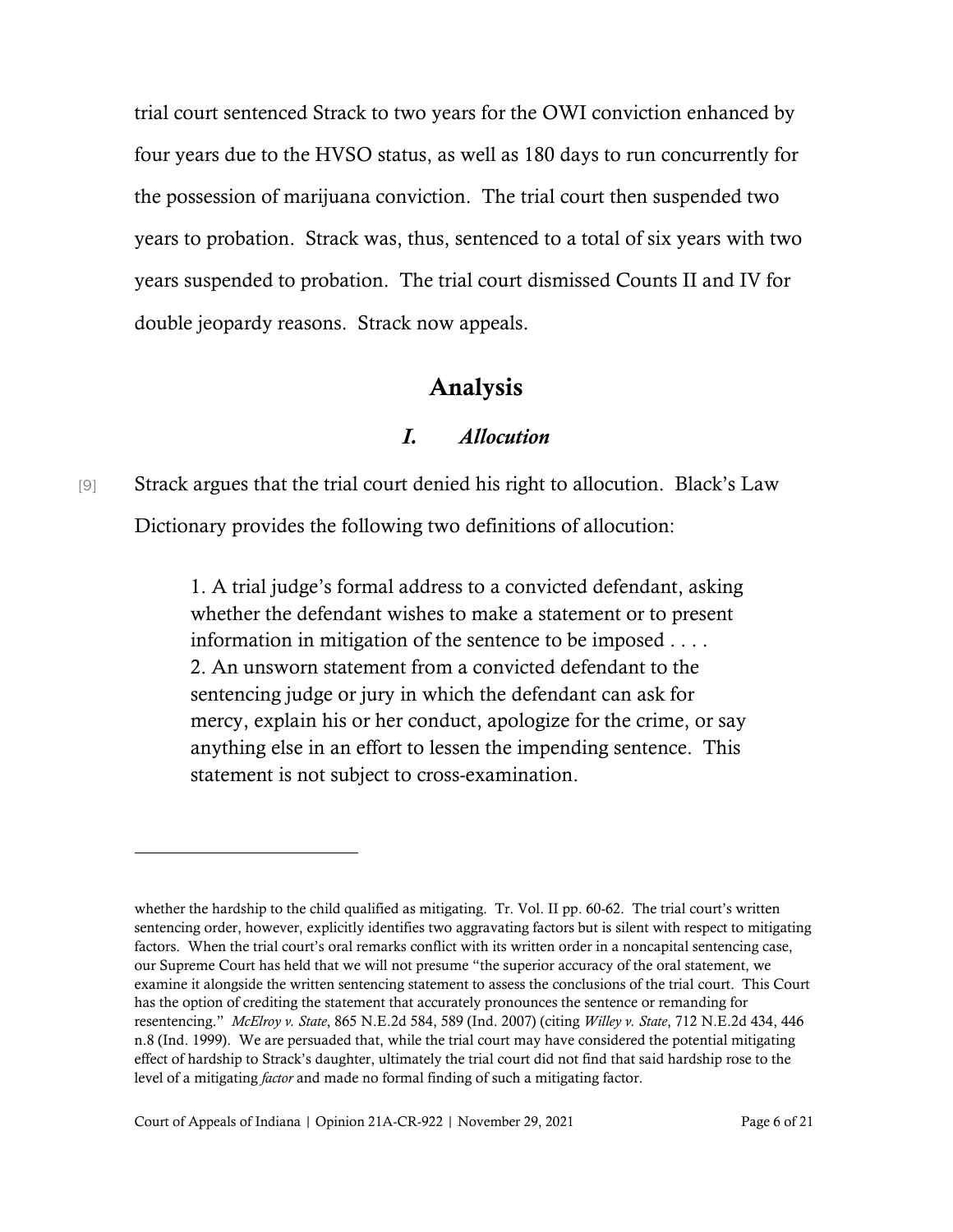Allocution, BLACK'S LAW DICTIONARY  $(11<sup>th</sup>$  ed. 2019). This opportunity to speak is derived from over three centuries of common law. *Vicory v. State*, 802 N.E.2d 426, 428 (Ind. 2004) (citing *Ross v. State*, 676 N.E.2d 339, 343 (Ind. 1996)).

[10] Indiana has codified this common-law right to be heard in several ways. Indiana Code Section 35-38-1-5, for example, provides that:

> When the defendant appears for sentencing, the court shall inform the defendant of the verdict of the jury or the finding of the court. The court shall afford counsel for the defendant an opportunity to speak on behalf of the defendant. The defendant may also make a statement personally in the defendant's own behalf and, before pronouncing sentence, the court shall ask the defendant whether the defendant wishes to make such a statement. Sentence shall then be pronounced, unless a sufficient cause is alleged or appears to the court for delay in sentencing.

[11] Our precedent holds, however, that the *statutory* right to allocution does not apply when a defendant pleads guilty, as Strack did here. *See, e.g.*, *Jones v. State*, 79 N.E.3d 911, 914-15 (Ind. Ct. App. 2017) (citing *Biddinger v. State*, 868 N.E.2d 407, 412 (Ind. 2007)). A defendant who has undergone a trial may have maintained his right to remain silent throughout. Thus, the sentencing hearing may represent the first opportunity for such a defendant to address a trial court. This is not so for a defendant like Strack, who pleaded guilty. Thus, Strack does not argue that he was entitled to allocution pursuant to Indiana Code Section 35-38-1-5.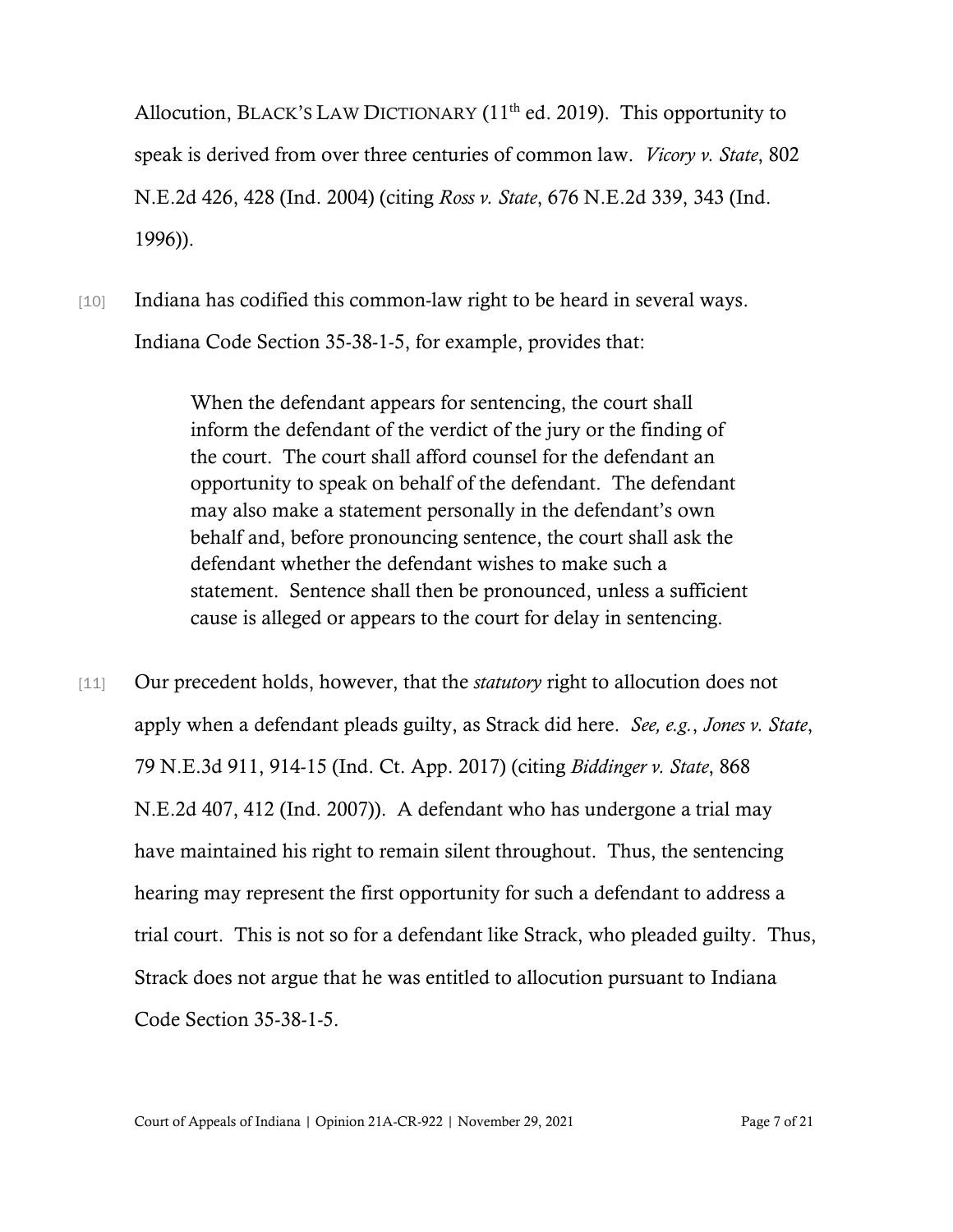[12] Rather, Strack argues that a violation of his right to make a statement without being subject to cross-examination was a due process violation, Appellant's Br. p. 15, and that this right finds roots in the Indiana Constitution. A defendant claiming that he was denied the right to allocution "carries a strong burden" in establishing the claim. *Vicory*, 802 N.E.2d at 429 (citing *Minton v. State*, 400 N.E.2d 1177, 1178 (Ind. Ct. App. 1980)). Article 1, Section 13 of the Indiana Constitution provides: "In all criminal prosecutions, the accused shall have the right . . . to be heard by himself and counsel." Indeed, "[t]he Indiana Constitution 'places a unique value upon the desire of an individual accused of a crime to speak out personally in the courtroom and state what in his mind constitutes a predicate for his innocence of the charges.'" *Vicory*, 802 N.E.2d at 429 (quoting *Sanchez v. State*, 749 N.E.2d 509, 520 (Ind. 2001)). With a guilty plea, the opportunity for the defendant to speak to his innocence is not an issue; however, our Supreme Court has found that, when a defendant pleads guilty and asks for an opportunity to speak, the trial court "should" grant that request. *Biddinger*¸ 868 N.E.2d at 412 (citing *Vicory*, 802 N.E.2d at 429). [3](#page-7-0) Furthermore,

<span id="page-7-0"></span><sup>&</sup>lt;sup>3</sup> Biddinger sought allocution after pleading guilty, but the trial court denied the request, reasoning that, because Biddinger pleaded guilty, he had no right to allocute. Biddinger submitted a written statement as his offer of proof that he otherwise would have read in its entirety. Our Supreme Court granted transfer in order to answer the question of whether "case authority declaring there is no right of allocution upon a plea of guilty is still good law." *Biddinger*, 868 N.E.2d at 410. The Supreme Court concluded that those who plead guilty do not have a *statutory* right to allocution; however, ". . . when a defendant specifically makes a request of the court for the opportunity to give a statement, as the defendant did in this case, then the request should be granted. Here, by failing to allow Biddinger the opportunity to make a statement the trial court erred." *Id*. at 412 (internal citation omitted). Ultimately, the Supreme Court concluded that the error was harmless because the trial court had received Biddinger's written statement, and, thus, the constitutional right to be heard was vindicated.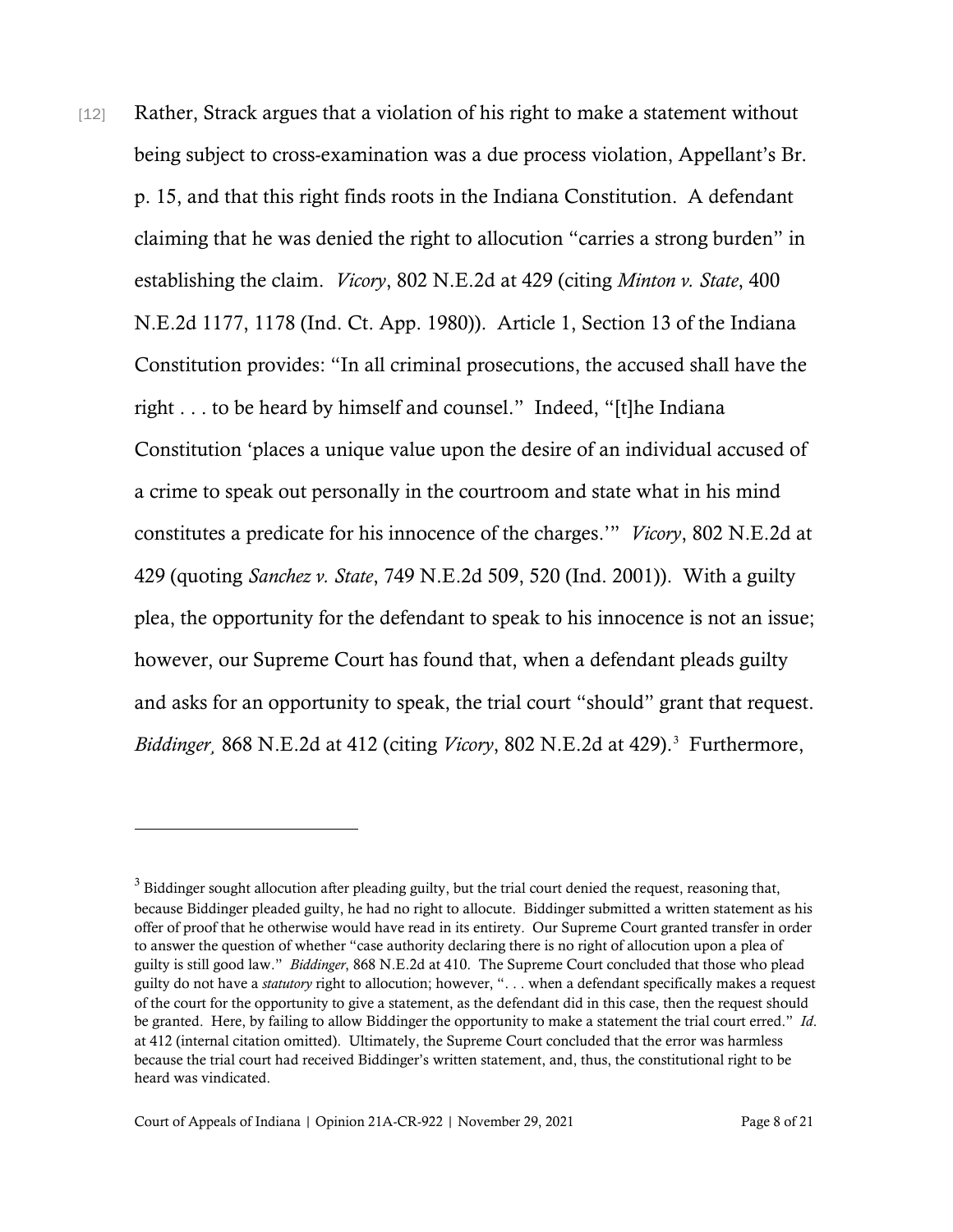a defendant's statement in allocution is not subject to cross-examination. *Id*. at 413.

- [13] In the case at bar, Strack was afforded both an opportunity to speak in the form of testimony, and, after the evidence phase of the hearing concluded, Strack was offered an opportunity to make a statement in allocution. Strack raised no objections to the trial court's sentencing procedures and made no argument that the trial court violated Article 1, section 13 of the Indiana Constitution. We have found that failure to object to cross-examination during allocution waives the claim for appeal. *Phelps v. State*, 914 N.E.2d 283, 290 (Ind. Ct. App. 2009). Our Supreme Court has also found that a failure to object when a trial court fails to ask a defendant if he has anything to say will waive a claim of related error on review. *Locke v. State*, 461 N.E.2d 1090, 1092-93 (Ind. 1984).
- [14] "'A defendant, especially one under these circumstances, may not sit idly by at a sentencing hearing, fail to object to a statutory defect in the proceeding, then seek a new sentencing hearing on that basis on appeal. The failure to object constitutes waiver.'"[4](#page-8-0) *Woods v. State*, 98 N.E.3d 656, 662 (Ind. Ct. App. 2018) (quoting *Angleton v. State*, 714 N.E.2d 156, 159 (Ind. 1999)), *trans*. *denied*; *see also Abd v. State*, 120 N.E.3d 1126, 1137 (Ind. Ct. App. 2019), *trans. denied*; *but see Jones*, 79 N.E.3d 911 (finding reversible error when a trial court asked defendant's counsel—rather than defendant directly—if defendant had anything

<span id="page-8-0"></span><sup>4</sup> This reasoning has no less force under the circumstances of this case, despite the fact that Strack was not entitled to allocution as a statutory matter.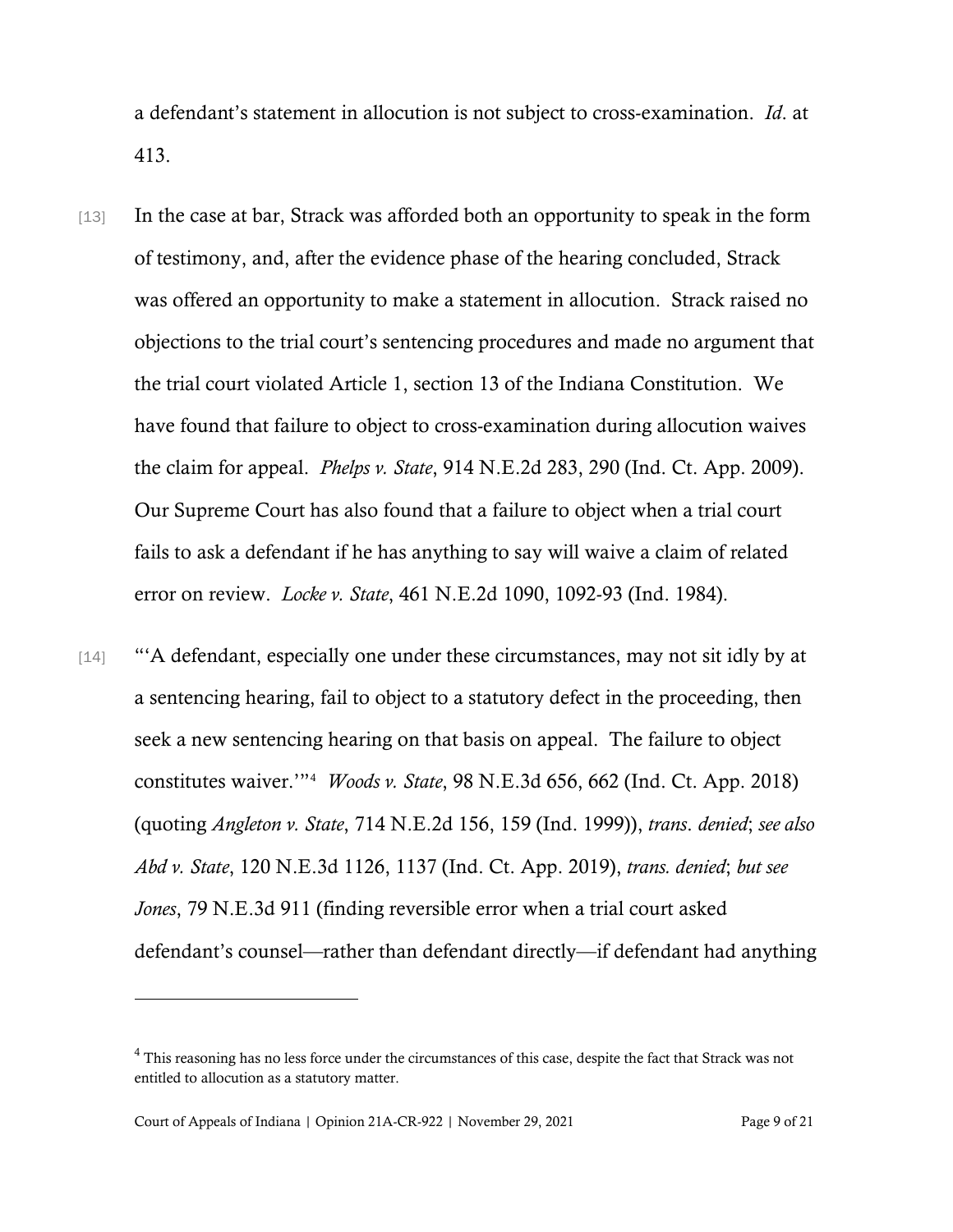to say). If Strack believed that the trial court's ambiguous statement—"if your client has anything to say he needs to testify"—constituted error, then it was incumbent upon Strack to object in order to preserve the issue for review. Accordingly, we conclude that Strack has waived this claim on appeal.

- [15] Strack contends that, waiver notwithstanding, he should prevail upon his claim because it is tantamount to fundamental error. "The fundamental error doctrine is extremely narrow. Fundamental error is defined as an error so prejudicial to the rights of a defendant a fair trial is rendered impossible." *White v. State*, 846 N.E.2d 1026, 1033 (Ind. Ct. App. 2006) (citing *Howard v. State*, 816 N.E.2d 948, 955 (Ind. Ct. App. 2004), *vacated on other grounds*), *trans. denied.* This exception "applies only when the error constitutes a blatant violation of basic principles [of due process], the harm or potential for harm is substantial, and the resulting error denies the defendant fundamental due process." *Isom v. State*, 31 N.E.3d 469, 490 (Ind. 2015) (quoting *Halliburton v. State*, 1 N.E.3d 670, 678 (Ind. 2013), *trans*. *denied*), *cert*. *denied*.
- Court of Appeals of Indiana | Opinion 21A-CR-922 | November 29, 2021 Page 10 of 21 [16] Strack asserts that a "defendant's right to speak on his own behalf without being cross[-]examined is a basic and elementary principle of sentencing. It stems from common law, a statute[,] and the Indiana Constitution." Appellant's Br. p. 15. The mere fact that an error may have a constitutional dimension, however, does not necessarily render the error fundamental. *See, e.g., Decker v. State,* 179 Ind. App. 472, 492-93, 386 N.E.2d 192, 205 (1979) ("Defendant apparently feels since the error in this case invaded his Constitutional rights it must necessarily have risen to the stature of fundamental error. Such is not the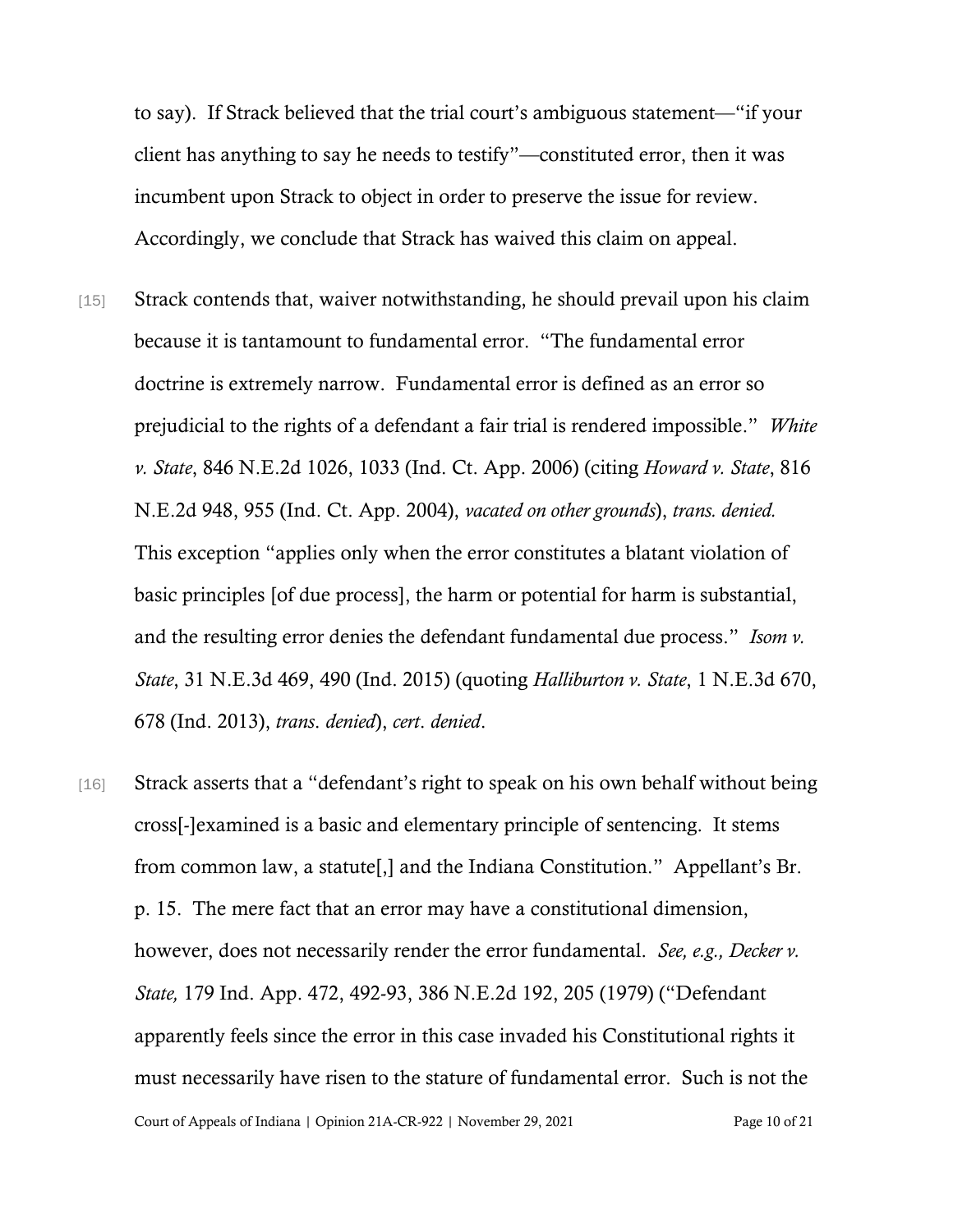law."). There are rights that find their home in Article 1, Section 13 of the Indiana Constitution that have been hailed by our Supreme Court as "a bedrock of our criminal justice system." *Horton v. State*, 51 N.E.3d 1154, 1158 (Ind. 2016). The right to allocute is not among them. A trial court affording a defendant who pleaded guilty the opportunity to speak at a sentencing hearing, free from cross-examination, may be *sufficient* to satisfy that defendant's constitutional right to be heard. It is not, however, a *necessary* pre-requisite to the satisfaction of that right. We decline, therefore, to find fundamental error here.

[17] Regardless of waiver and Strack's unavailing fundamental error argument, we would not find that Strack was deprived of his right to be heard. Our Supreme Court held in *Vicory*:

> The fact that Vicory was given the opportunity to testify at his probation revocation hearing demonstrates that the goal of allocution was largely accomplished. Vicory did in fact address the court and was able to tell his side of the story. This is essentially what the right of allocution would have allowed him to do.

802 N.E.2d at 430. In other words, as a substantive matter, the opportunity to testify at one's sentencing hearing is sufficient to vindicate a defendant's right to be heard by the trial court under Article 1, Section 13 of our Indiana Constitution.

Court of Appeals of Indiana | Opinion 21A-CR-922 | November 29, 2021 Page 11 of 21 [18] The trial court failed to clarify an ambiguity here, and, as a result, Strack did not understand that he was not required to submit to cross-examination. We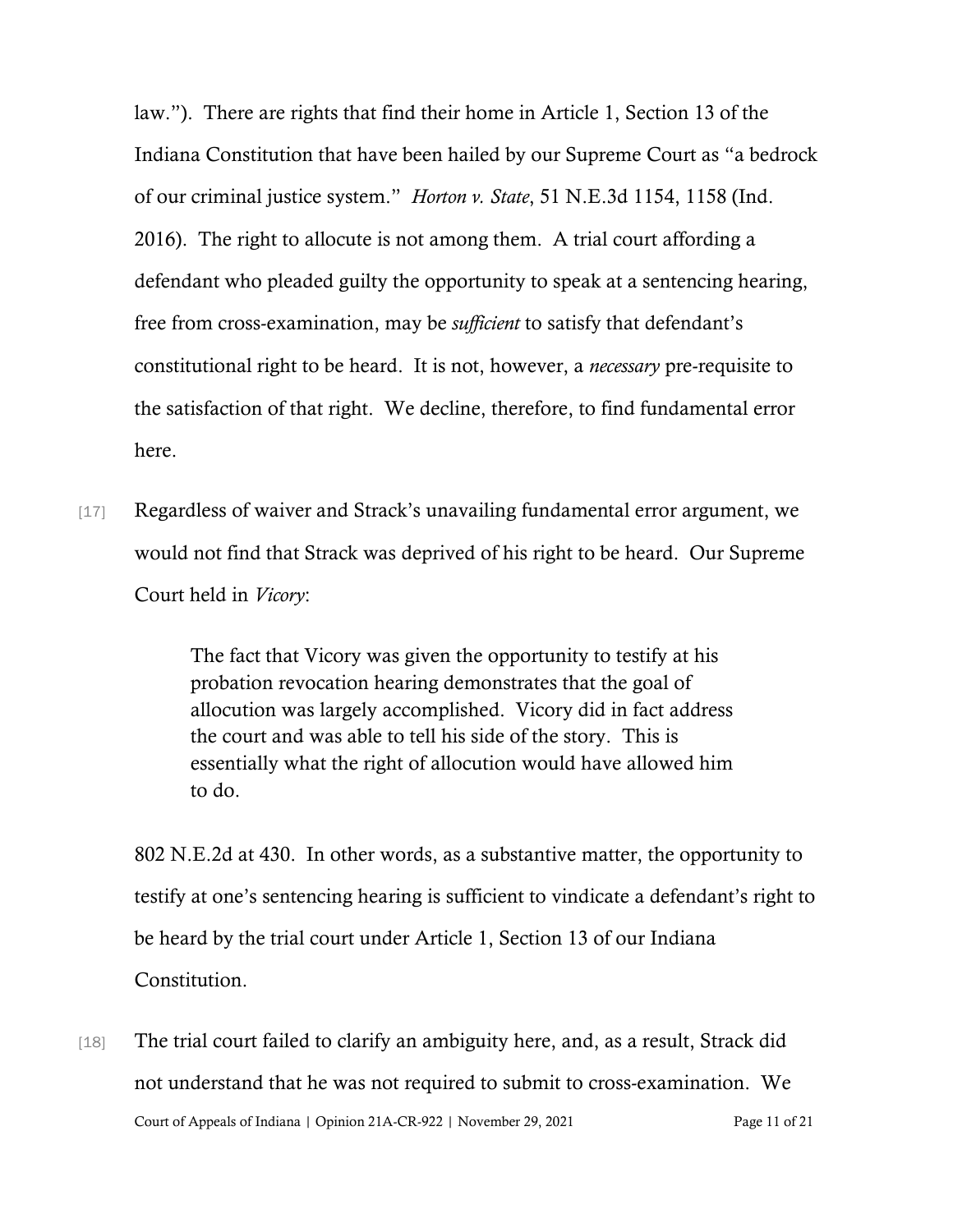reiterate that trial courts must be ever vigilant in providing clarity, both in their procedures and in the exposition of the rights of criminal defendants. Nevertheless, our precedent is clear, and, because Strack had an opportunity to be heard by the trial court, including an opportunity for allocution after his testimony, the trial court did not err.

#### *II. Abuse of Discretion*

[19] Strack next argues that the trial court abused its discretion when it failed to find as mitigating factors: (1) the potential negative impact that incarcerating Strack would have on Strack's daughter; and (2) Strack's guilty plea. "[S]ubject to the review and revise power [under Indiana Appellate Rule 7(B)], sentencing decisions rest within the sound discretion of the trial court and are reviewed on appeal only for an abuse of discretion." *Anglemyer v. State*, 868 N.E.2d 482, 490 (Ind. 2007) (citing *Smallwood v. State*, 773 N.E.2d 259, 263 (Ind. 2002)), *clarified on reh'g*, 875 N.E.2d 218 (Ind. 2007); *Phipps v. State*, 90 N.E.3d 1190, 1197 (Ind. 2018). "An abuse of discretion occurs only if the decision is clearly against the logic and effect of the facts and circumstances before the court, or the reasonable, probable, and actual deductions to be drawn therefrom." *Schuler v. State*, 132 N.E.3d 903, 904 (Ind. 2019) (citing *Rice v. State*, 6 N.E.3d 940, 943 (Ind. 2014)).

[20] A trial court may abuse its discretion in a number of ways, including:

(1) "failing to enter a sentencing statement at all"; (2) entering a sentencing statement in which the aggravating and mitigating factors are not supported by the record; (3) entering a sentencing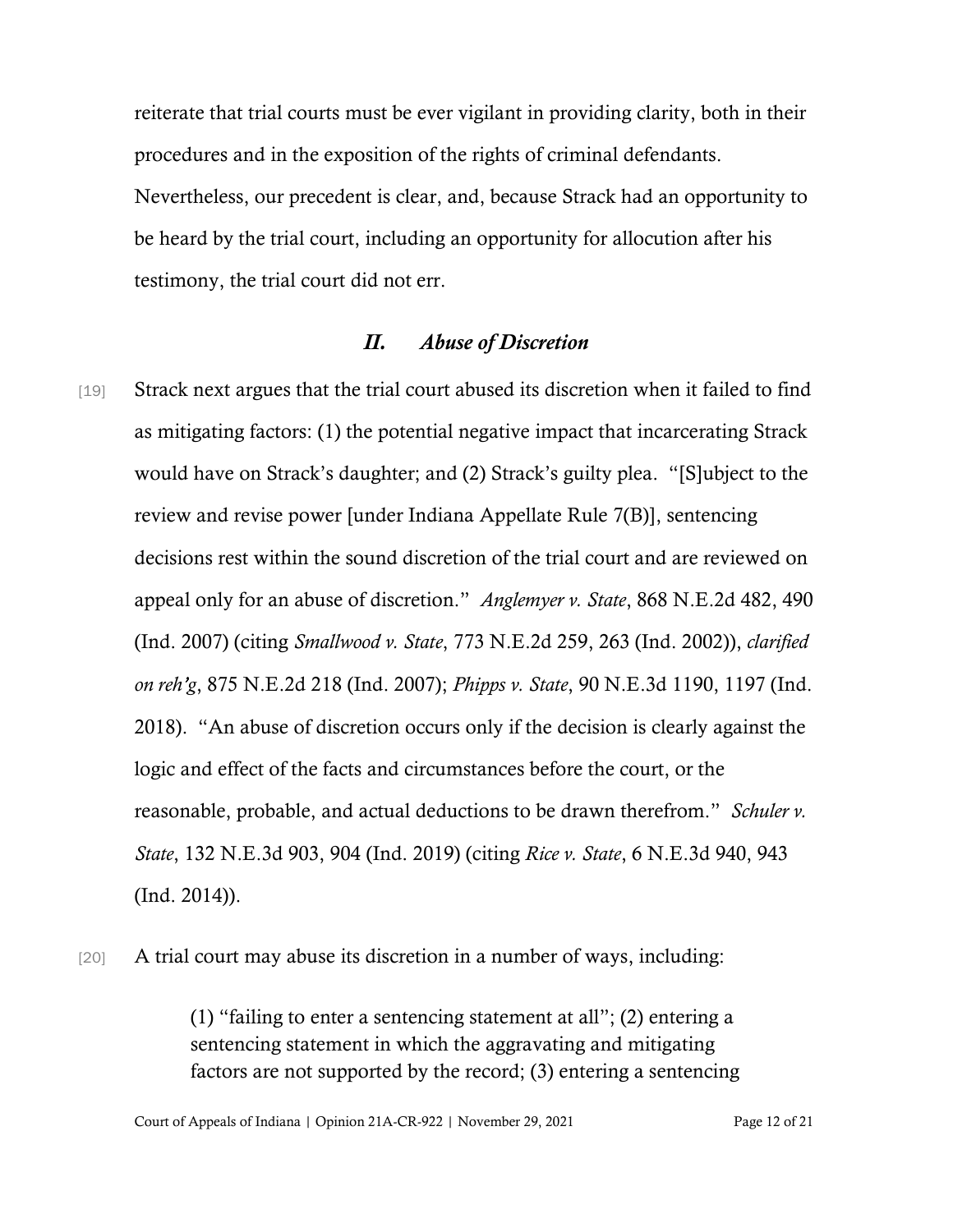statement that does not include reasons that are clearly supported by the record and advanced for consideration; or (4) entering a sentencing statement in which the reasons provided in the statement are "improper as a matter of law."

*Ackerman v. State*, 51 N.E.3d 171, 193 (Ind. 2016) (quoting *Anglemyer*, 868 N.E.2d at 490-91), *cert. denied*.

- [21] "This Court presumes that a court that conducts a sentencing hearing renders its decision solely on the basis of relevant and probative evidence." *Schuler*, 132 N.E.2d at 905. "When an abuse of discretion occurs, this Court will remand for resentencing only if 'we cannot say with confidence that the trial court would have imposed the same sentence had it properly considered reasons that enjoy support in the record.'" *Ackerman*, 51 N.E.3d at 194 (quoting *Anglemyer*, 868 N.E.2d at 491).
- [22] The trial court "'is not obligated to accept the defendant's contentions as to what constitutes a mitigating circumstance or to give the proffered mitigating circumstances the same weight the defendant does.'" *Weisheit v. State*, 26 N.E.3d 3, 9 (Ind. 2015) (quoting *Wilkes v. State*, 917 N.E.2d 675, 690 (Ind. 2009), *cert*. *denied*. "An allegation that the trial court failed to identify or find a mitigating factor requires the defendant to establish that the mitigating evidence is both significant and clearly supported by the record." *Anglemyer*, 868 N.E.2d at 493 (citing *Carter v. State*, 711 N.E.2d 835, 838 (Ind. 1999)).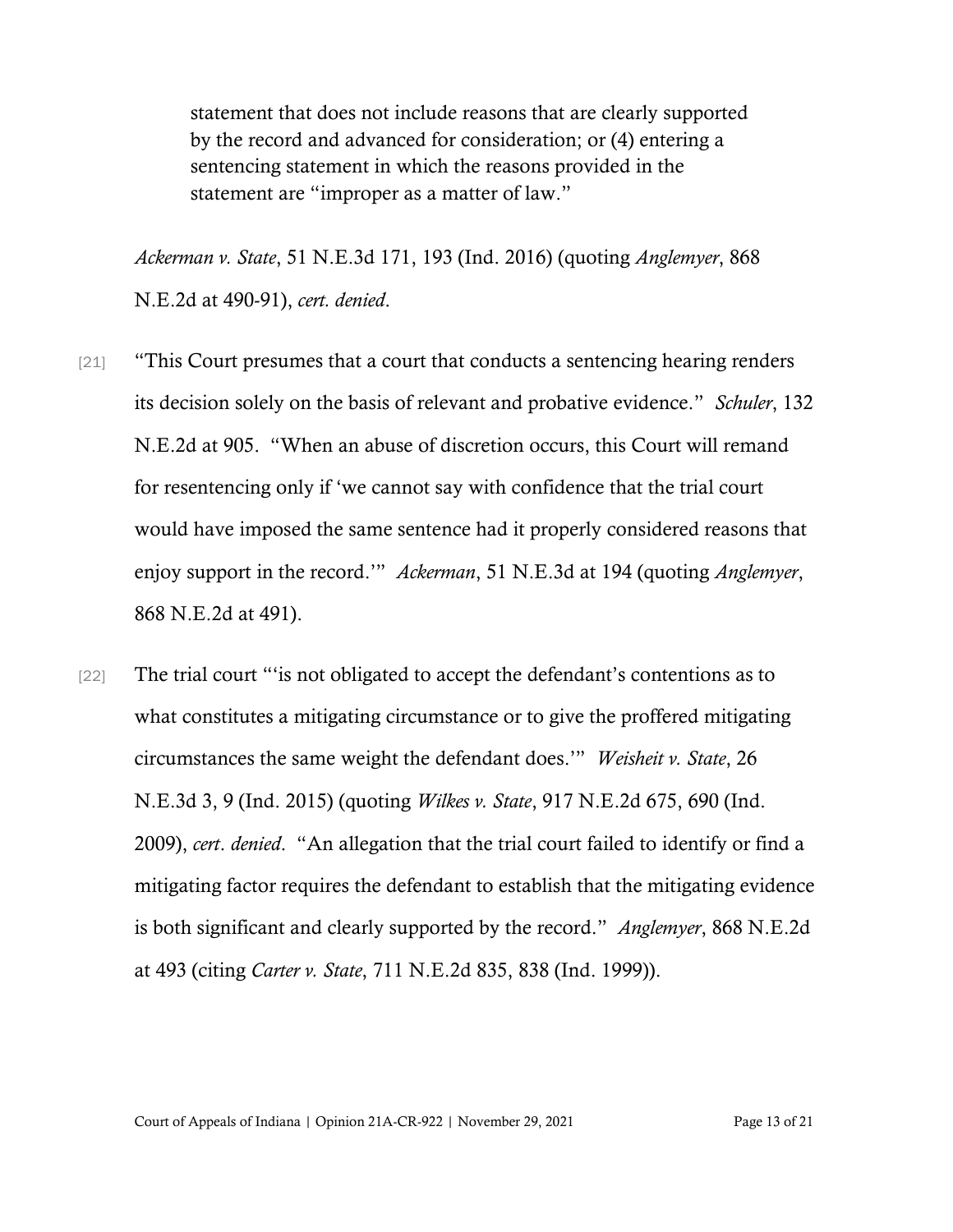#### *A. Undue Hardship*

- [23] Strack argues that the trial court abused its discretion by refusing to hear evidence of the undue hardship that would befall Strack's daughter if Strack was incarcerated. We have long recognized undue hardship on a dependent child as a potential mitigating factor, as has our legislature. Ind. Code § 35-38- 1-7.1(b)(10). It is not enough, however, for Strack to establish mere hardship. The trial court correctly observed that any time a parent is incarcerated a hardship is encountered by that parent's children. The question is whether the hardship was undue. *Teeters v. State*, 817 N.E.2d 275, 280 (Ind. Ct. App. 2004) (". . . [J]ail is always a hardship on dependents . . . the hardship imposed on Teeters' three children was not undue."), *trans. denied*.
- [24] Strack's argument is not that he established undue hardship and that the trial court subsequently failed to properly take that hardship into account. Rather, Strack argues that the trial court refused to hear evidence pertinent to the hardship, thereby abrogating Strack's due process rights. The Fifth and Fourteenth Amendments of the U.S. Constitution provide in part that no person shall be "deprived of life, liberty, or property, without due process of law[.]" U.S. Const. am. V; XIV. That due process right entitles those convicted of a crime to present evidence pertinent to mitigating factors at a sentencing hearing. *See, e.g., Wilson v. State*, 865 N.E.2d 1024, 1029 (Ind. Ct. App. 2007). "A federal constitutional error is reviewed de novo and must be "'harmless beyond a reasonable doubt.'" *Id.* (quoting *Davies v. State*, 730 N.E.2d 726, 735 (Ind. Ct. App. 2000), *trans*. *denied*).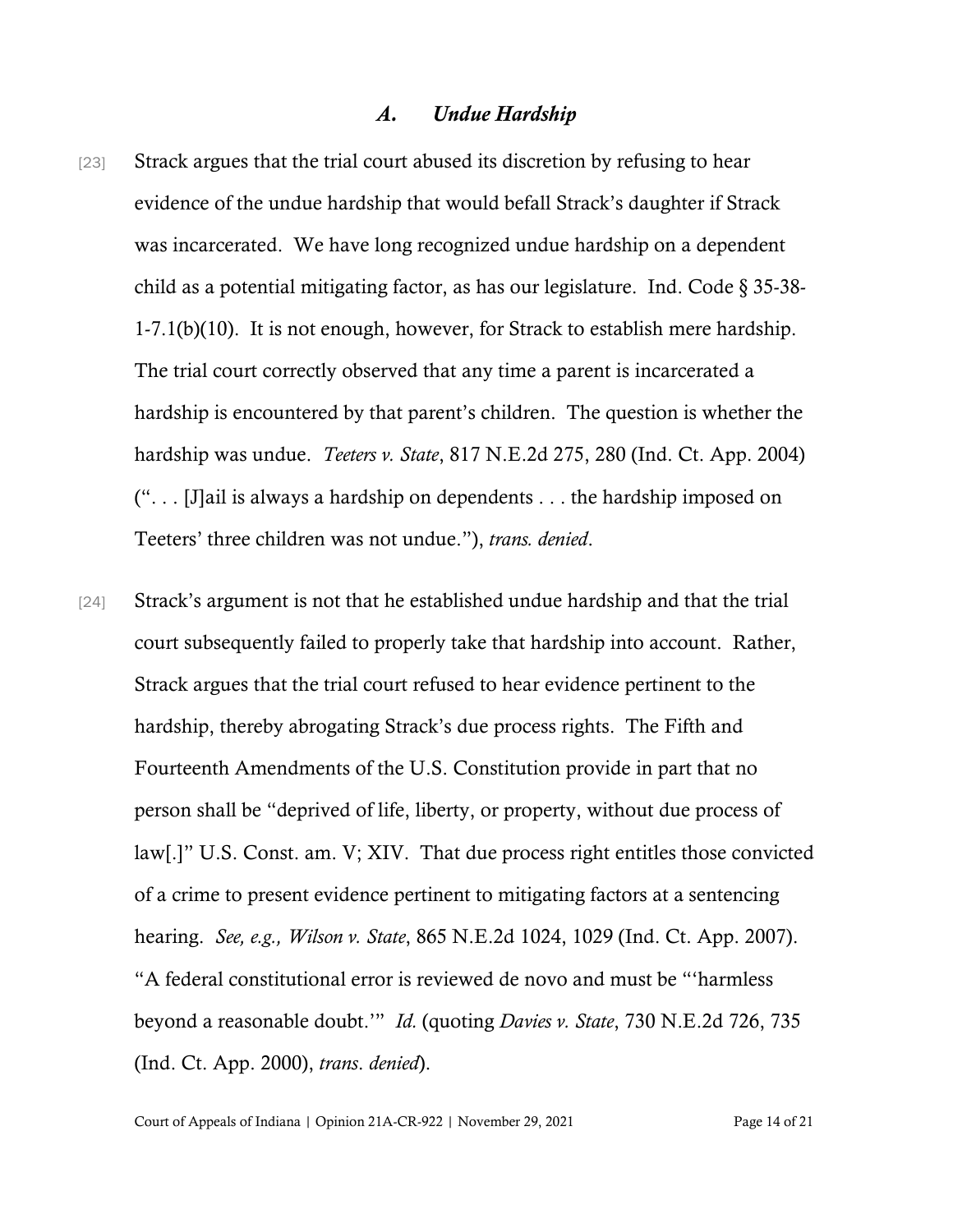- [25] The trial court precluded evidence of the DCS investigations pertaining to the mother of Strack's child ("Mother"). Mother is alleged to have tested positive for drugs on multiple occasions. Mother had custody of Strack's daughter at the time of the sentencing hearing as a result of the domestic violence incident and Strack's arrest. Strack argues that his strategy at the sentencing hearing was to seek community corrections "in the hopes that he could regain custody of [his daughter] soon." Appellant's Br. p. 17.
- [26] The trial court noted that Strack endangered his daughter by driving while under the influence of alcohol with his daughter in the back seat. The trial court did acknowledge that Strack's daughter "may be in a bad situation with the mother," Tr. Vol. II p. 60, but concluded that such circumstances combined with Strack's potential incarceration did not rise to the level of an undue hardship for the child. The trial court was unable to find that the child would be any better off if Strack had custody rather than Mother. *Id*.
- [27] We agree with Strack that the trial court committed error by disallowing evidence pertinent to the child's circumstances while living with Mother. *See Wilson,* 865 N.E.2d at 1030 (holding that the trial court committed error by refusing to allow evidence of "family history, employment history, mental health history" in the context of a potential undue hardship to a child).<sup>[5](#page-14-0)</sup>

<span id="page-14-0"></span> $5$  We are unpersuaded by Strack's contention that this was prima facie error. Appellant's Reply Br. pp. 6-7. In *Wilson*, the trial court prevented Wilson from presenting *any* mitigating evidence. Strack was not similarly deprived, and we are not aware of any authority that holds that a trial court must allow *all* evidence that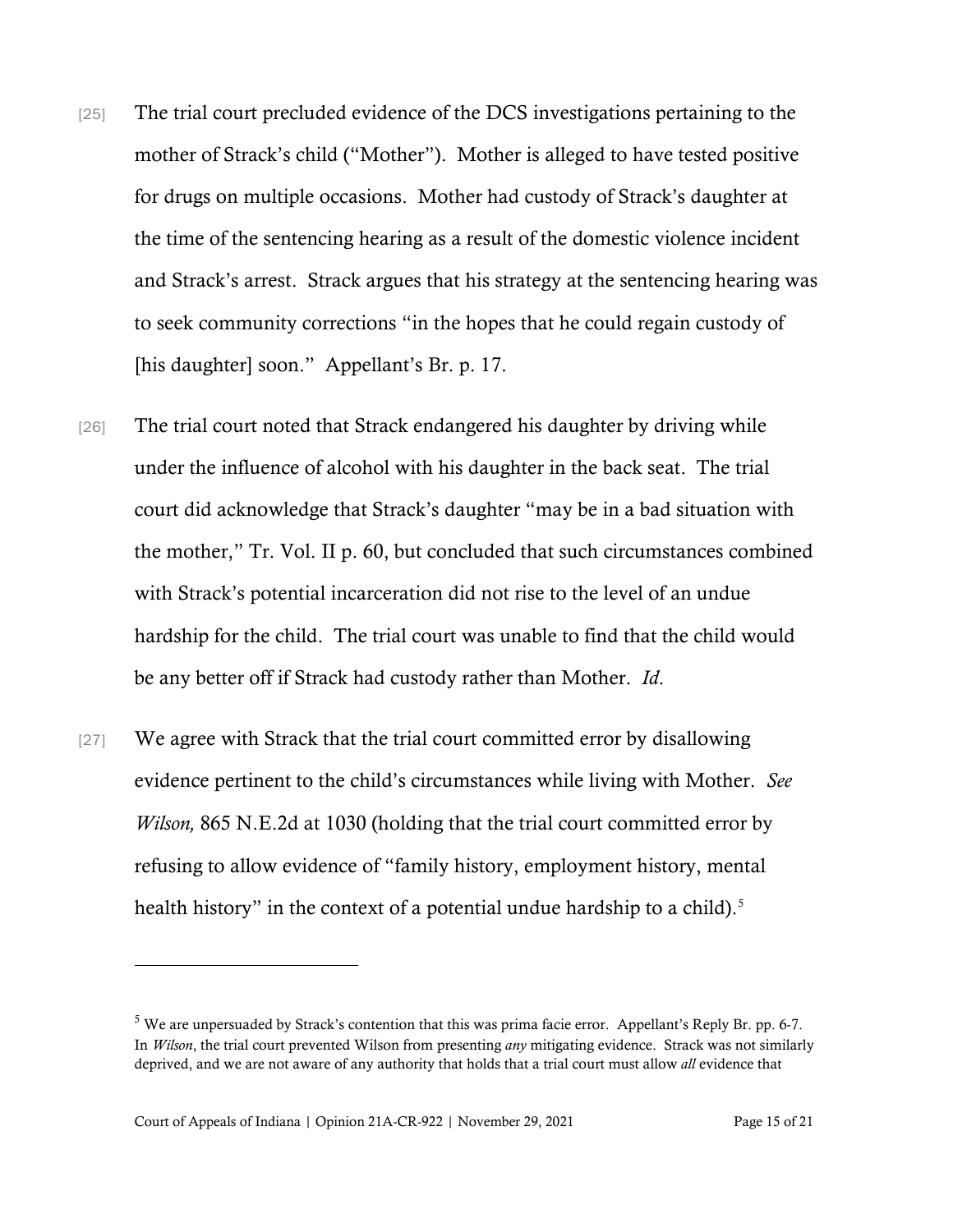"Whether this amounts to reversible error, however, is another question." *Id*. (citing *Bussberg v. State*, 827 N.E.2d 37, 44 (Ind. Ct. App. 2005), *trans*. *denied*). We find the error here to be harmless. Assuming, *arguendo*, that the trial court had permitted evidence pertaining to the DCS investigations and Mother's unsuitability to care for her daughter, that does not give rise to a reasonable doubt that the sentence would have differed from the one actually imposed.<sup>[6](#page-15-0)</sup>

[28] The fact that Strack recently lost custody of his daughter as a result of a domestic violence incident, which also constituted a bond violation and resulted in his arrest, is of particular significance. Strack's criminal history, specifically its length and the fact that it is replete with alcohol-related crimes, is suggestive of a person that has yet to effectively grapple with the fact that alcohol is a problem in his life. Additionally, Strack's toddler-aged daughter was in the back seat when he got behind the wheel after drinking, which suggests a lack of parenting perspective.<sup>[7](#page-15-1)</sup> The trial court considered all of these factors and determined that Strack's daughter would be no better off if Strack

might potentially be mitigating. Trial courts are not so firmly divested of evidentiary discretion in the context of sentencing hearings.

<span id="page-15-0"></span> $6$  A person convicted of a Level 6 felony "shall be imprisoned for a fixed term of between six (6) months and two and one-half (2 ½) years, with the advisory sentence being one (1) year." Ind. Code § 35-50-2-7. "The court shall sentence a person found to be a habitual vehicular substance offender to an additional fixed term of at least one (1) year but not more than eight (8) years of imprisonment. . . ." I.C. § 9-30-15.5-2. "A person who commits a Class B misdemeanor shall be imprisoned for a fixed term of not more than one hundred eighty (180) days. . . ." I.C.  $\S 35-50-3-3$ . Therefore, Strack faced a potential sentence of approximately eleven years. The trial court entered an aggregate sentence of just six years, with two suspended to probation and four executed.

<span id="page-15-1"></span> $7$  We note that, while these facts may have been contextualized by Strack's testimony, they were, or could be, established independently of that testimony.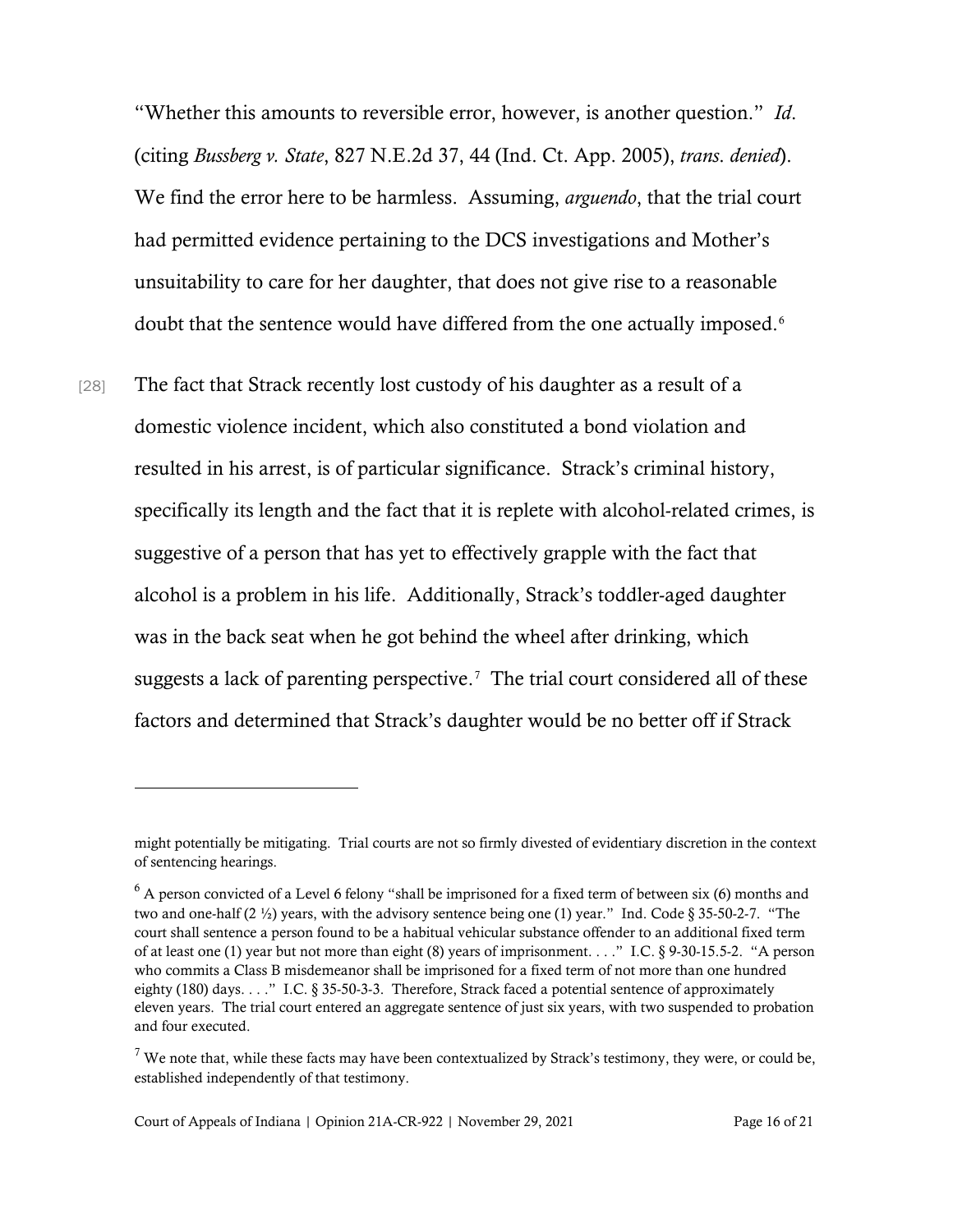were to serve his sentence in community corrections and regain custody. We agree with the State that additional testimony regarding Mother's difficulties and interactions with DCS would not have changed the trial court's analysis. Appellee's Br. pp. 14, 17.

### *B. Strack's Guilty Plea*

[29] Strack argues that the trial court failed to afford mitigating weight to his entry of a guilty plea. With respect to Strack's guilty plea, our Supreme Court has found:

> This Court has recognized before that "a defendant who willingly enters a plea of guilty has extended a substantial benefit to the state *and deserves to have a substantial benefit extended to him in return.*" *Scheckel v. State*, 655 N.E.2d 506, 511 (Ind. 1995) (quoting *Williams v. State*, 430 N.E.2d 759, 764 (1982), *reh'g denied*, 459 U.S. 808, 103 S. Ct. 33 [ ] (1982)). A guilty plea demonstrates a defendant's acceptance of responsibility for the crime and extends a benefit to the State and to the victim or the victim's family by avoiding a full-blown trial. *Id*. *See also Sensback v. State*, 720 N.E.2d 1160, 1164 (Ind. 1999); *Trueblood v. State*, 715 N.E.2d 1242, 1257 (Ind. 1999). *Thus, a defendant who pleads guilty deserves to have mitigating weight extended to the guilty plea in return*. *Scheckel*, 655 N.E.2d at 511; *Widener v. State*, 659 N.E.2d 529, 534 (Ind. 1995). We find that the court erred in not considering the guilty plea to be a mitigating circumstance.

*Francis v. State*, 817 N.E.2d 235, 237-38 (Ind. 2004) (emphasis added).

[30] On the other hand, our Supreme Court has found:

As for the acceptance of responsibility, the record shows that the plea agreement was "more likely the result of pragmatism than

Court of Appeals of Indiana | Opinion 21A-CR-922 | November 29, 2021 Page 17 of 21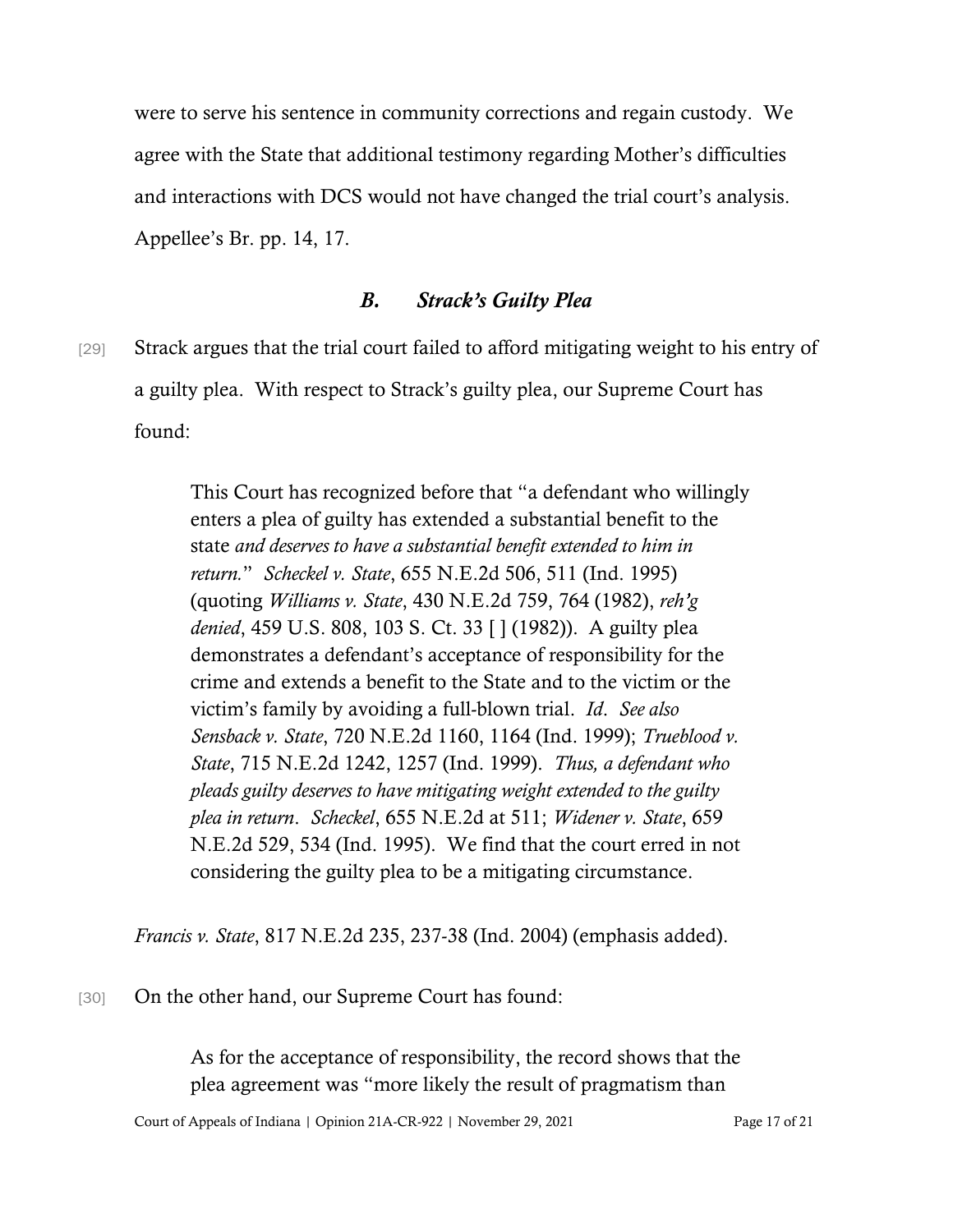acceptance of responsibility and remorse." *Mull v. State*, 770 N.E.2d 308, 314 (Ind. 2002) (citations omitted). This is so because the evidence against Anglemyer was overwhelming. *See Primmer v. State*, 857 N.E.2d 11, 16 (Ind. Ct. App. 2006), *trans. denied* (declaring a plea may "be considered less significant if there was substantial admissible evidence of the defendant's guilt"). And although Anglemyer expressed some remorse for his actions, stating, "I would just like to tell [the victim] myself, personally that I am very sorry . . . . I am very, very sorry," Tr. at 16, Anglemyer attempted to minimize his culpability by relying upon his lack of employment, mental impairment, and history of emotional and behavioral problems. Tr. at 13-15. In this case, Anglemyer has not demonstrated that his guilty plea was a significant mitigating circumstance. We therefore conclude that the trial court did not abuse its discretion by omitting reference to the plea when imposing sentence.

*Anglemyer v. State*, 875 N.E.2d 218, 221 (Ind. 2007).

[31] We acknowledge the difference between a defendant that pleads guilty in order to acquire some benefit via an agreement with the State, and one who simply owns up to the crime but receives nothing in return. Here, Strack entered a guilty plea without the benefit of an agreement, so we cannot say that he pleaded guilty for pragmatic reasons. Thus, we conclude that the trial court should have afforded Strack's entry of a guilty plea mitigating weight. We cannot confidently conclude, however, that the trial court would have ordered a different sentence if it had attributed mitigating weight to Strack's guilty plea, and, accordingly, we affirm.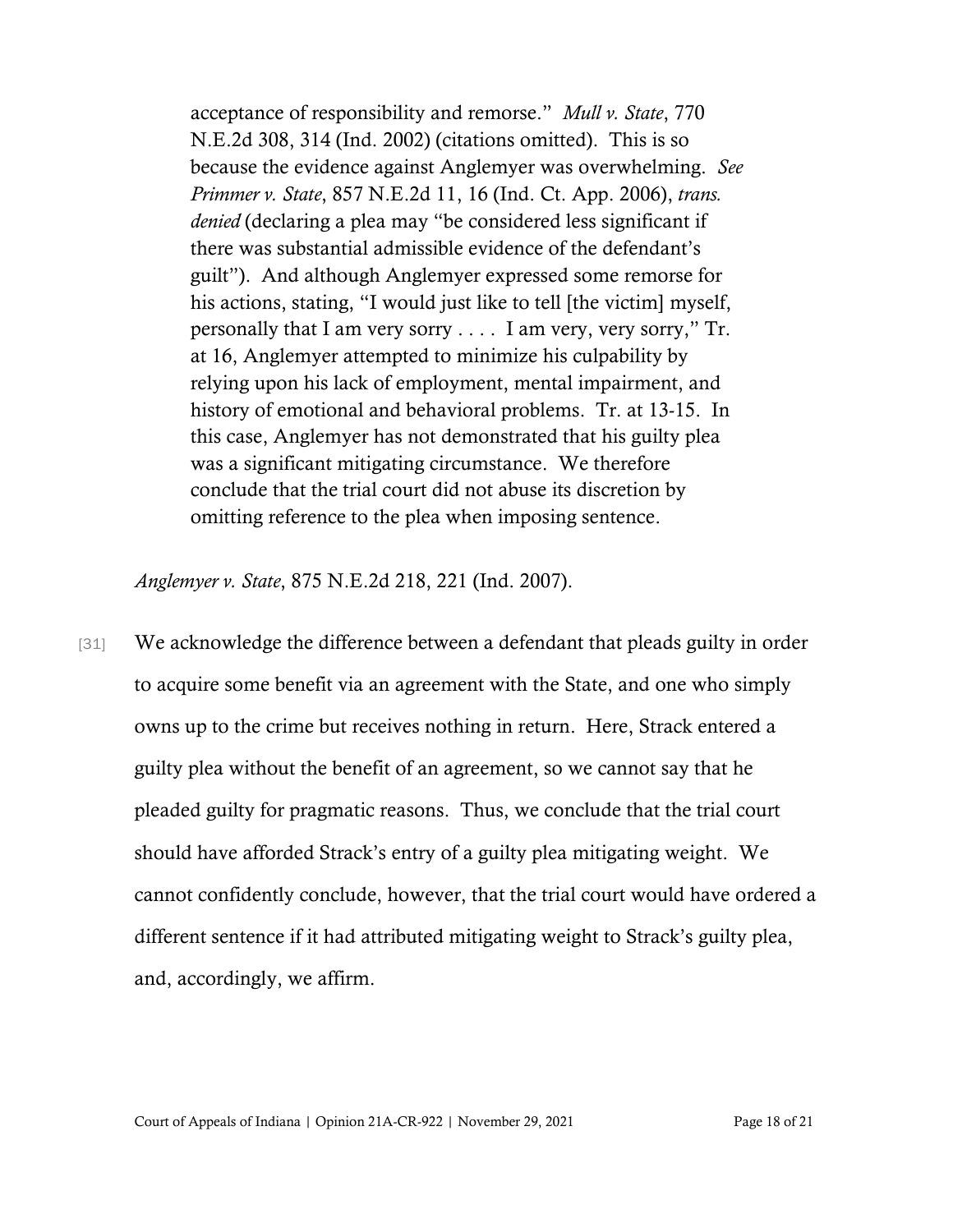#### *III. Cumulative Effect of the Alleged Errors*

[32] Finally, Strack argues that, even if the alleged errors standing alone do not warrant reversal, the cumulative effect of those errors does warrant reversal. Though Strack cites no authority for this position, his argument finds some legitimacy in our precedents. *See Myers v. State*, 887 N.E.2d 170, 196 (Ind. Ct. App. 2008) (citing *Hubbell v. State*, 754 N.E.2d 884, 895 (Ind. 2001)) ("The Indiana Supreme Court has provided for the possibility that the cumulative effect of trial errors may warrant reversal."), *trans*. *denied*; *see also Hadley v. State*, 165 Ind. App. 416, 421, 332 N.E.2d 269, 272 (1975) ("Even if no one of these instances of [prosecutorial] misconduct was severe enough to compel reversal, their cumulative effect necessitates that Hadley be given a new trial."). We read the precedents of the Indiana Supreme Court as contemplating, rather than holding, that the cumulative effect of errors might result in reversible error as a whole:

> *Assuming, for the sake of argument*, that under some circumstances the cumulative effect of trial errors may warrant reversal even if each might be deemed harmless in isolation, in this case it is clear in light of the evidence of guilt that no prejudice resulted from any of the erroneous rulings, individually or cumulatively.

*Hubbell*, 754 N.E.2d at 895 (citing *Thompson v. State*, 728 N.E.2d 155, 163 (Ind. 2000)) (emphasis added).

[33] Our Supreme Court further opines that "[a]lleged '[t]rial irregularities which standing alone do not amount to error do not gain the stature of reversible error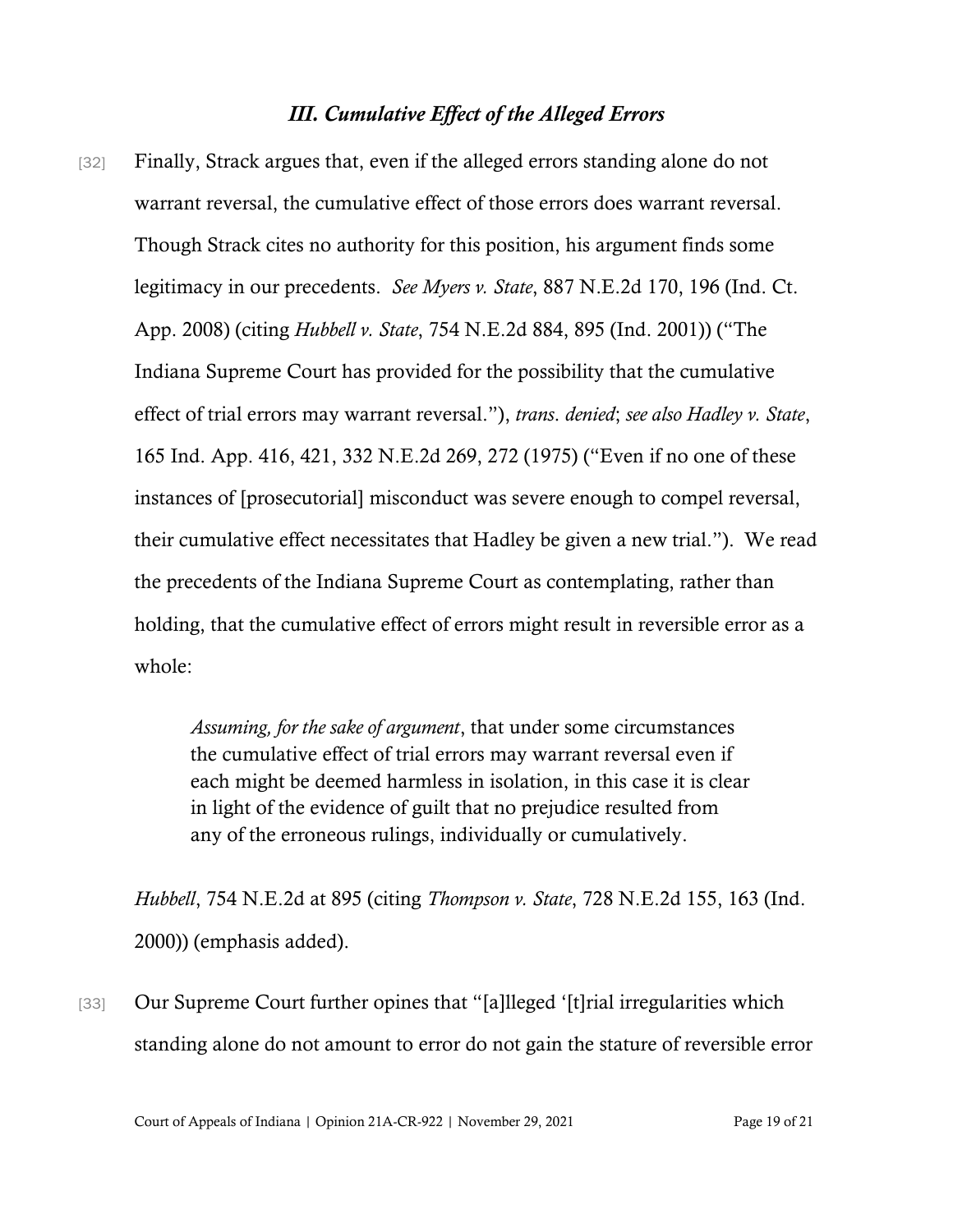when taken together.'" *Kubsch v. State*, 934 N.E.2d 1138, 1154 (Ind. 2010) (quoting *Reaves v. State*, 586 N.E.2d 847, 858 (Ind. 1992)), *cert*. *denied*. "'Generally, trial errors that do not justify reversal when taken separately also do not justify reversal when taken together.' Isom does not explain why the trial errors he alleged are exceptions to this general rule." *Isom v. State*, 170 N.E.3d 623, 649 (Ind. 2021) (quoting *Weisheit v. State,* 109 N.E.3d 978, 992 (Ind. 2018), *cert*. *denied*), *cert*. *denied*. [8](#page-19-0) Thus, as a general rule, cumulative errors will not result in reversal, but there are potentially some exceptions to that rule.

[34] We have previously found that the cumulative effect of errors warranted reversal when we could not find that the effect was harmless. *Gaby v. State*, 949 N.E.2d 870, 882 (Ind. Ct. App. 2011) (". . . we are unable to say that the cumulative effect of these errors was harmless."). Therefore, exceptions to the general rule regarding cumulative errors may result from prejudice to the defendant stemming from the combination of errors. The Indiana Supreme Court has not, however, set forth standards for determining what the exceptions are. We decline to find such an exception here. Strack was entitled to a fair sentencing hearing—not a perfect one. Even if the trial court had considered the additional mitigating evidence of which Strack now complains, we "will remand for resentencing only if 'we cannot say with confidence that the trial court would have imposed the same sentence had it properly considered

<span id="page-19-0"></span><sup>&</sup>lt;sup>8</sup> We are aware that these cases arose in the context of trial rather than sentencing. Considering the effect of cumulative errors in sentencing is not, however, new ground. *See, e.g., Bluck v. State,* 716 N.E.2d 507, 515 (Ind. Ct. App. 1999).